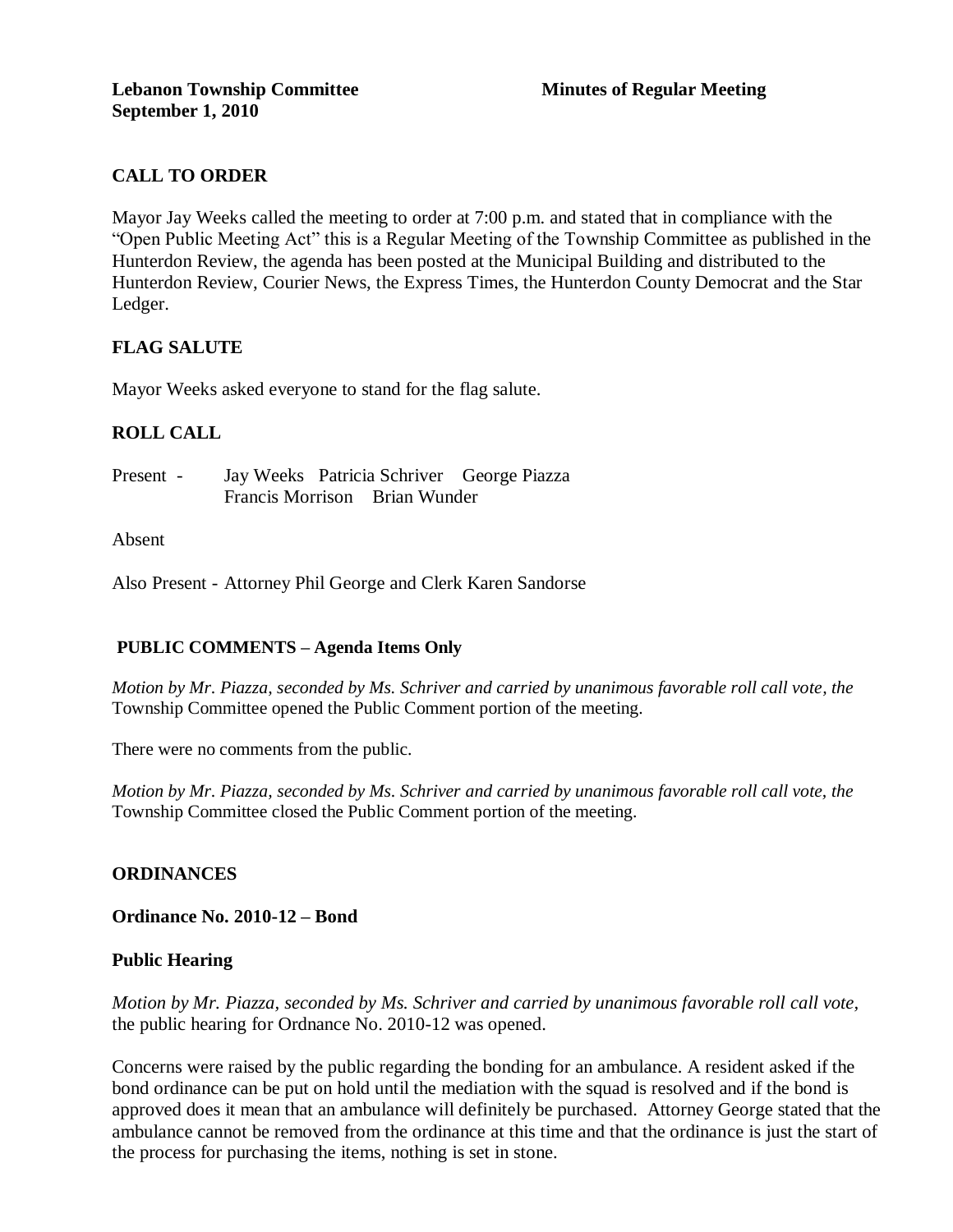LTCM 09/01/2010 Page 2 of 10

Committeeman Piazza stated that the Committee decided to purchase an ambulance because the Township is in need of one at this time. It has nothing to do with the Squad matter. The Squad had come to the Committee at budget time requesting two new ambulances due to the failing condition of the existing ambulances.

Residents raised many concerns with the purchase of the ambulance at this time due to the litigation with the Squad still pending. They felt that it was bad timing to move forward with the purchase. A resident asked if the bond ordinance will be on the November ballot. He was informed that bond ordinances are voted on by the Committee, not the residents.

A resident stated that she did not understand what truly happened between the Committee and the Rescue Squad. She never heard anyone's point of view on it. Committeeman Piazza stated that this matter has been discussed meeting after meeting. There were two public meetings at the school and this was all covered. Attorney George stated that this matter has been discussed since 2005.

A resident stated that he has spoken to both the Fire and Rescue Squad and is not getting an answer from either party and that the residents need the facts.

Motion was made by Ms. Schriver, seconded by Mr. Piazza to close the public comment portion of the meeting. Motion carried by unanimous favorable roll call vote.

*Motion to adopt Ordinance No. 2010-12 was made by Ms. Schriver and seconded by Mr. Piazza.*  Motion failed on roll call vote. AYES: Schriver, Weeks, Piazza. NAYS: Morrison

#### **TOWNSHIP OF LEBANON COUNTY OF HUNTERDON STATE OF NEW JERSEY ORDINANCE NO. 2010-12 BOND ORDINANCE TO AUTHORIZE THE MAKING OF VARIOUS PUBLIC IMPROVEMENTS AND THE ACQUISITION OF NEW ADDITIONAL OR REPLACEMENT EQUIPMENT AND MACHINERY AND A NEW AUTOMOTIVE VEHICLE, INCLUDING ORIGINAL APPARATUS AND EQUIPMENT, IN, BY AND FOR THE TOWNSHIP OF LEBANON, IN THE COUNTY OF HUNTERDON, STATE OF NEW JERSEY, TO APPROPRIATE THE SUM OF \$840,000 TO PAY THE COST THEREOF, TO MAKE A DOWN PAYMENT, TO AUTHORIZE THE ISSUANCE OF BONDS TO FINANCE SUCH APPROPRIATION AND TO PROVIDE FOR THE ISSUANCE OF BOND ANTICIPATION NOTES IN ANTICIPATION OF THE ISSUANCE OF SUCH BONDS.**

### **RESOLUTIONS**

#### **Resolution No. 63-2010 – Refund and Exemption from Taxation Permanently Disabled Veteran**

*Motion by Mr. Piazza, seconded by Mr. Weeks and carried by unanimous favorable roll call vote, the* Township Committee adopted Resolution No. 63-2010. (as written below)

### **RESOLUTION NO. 63-2010 TOWNSHIP OF LEBANON COUNTY OF HUNTERDON**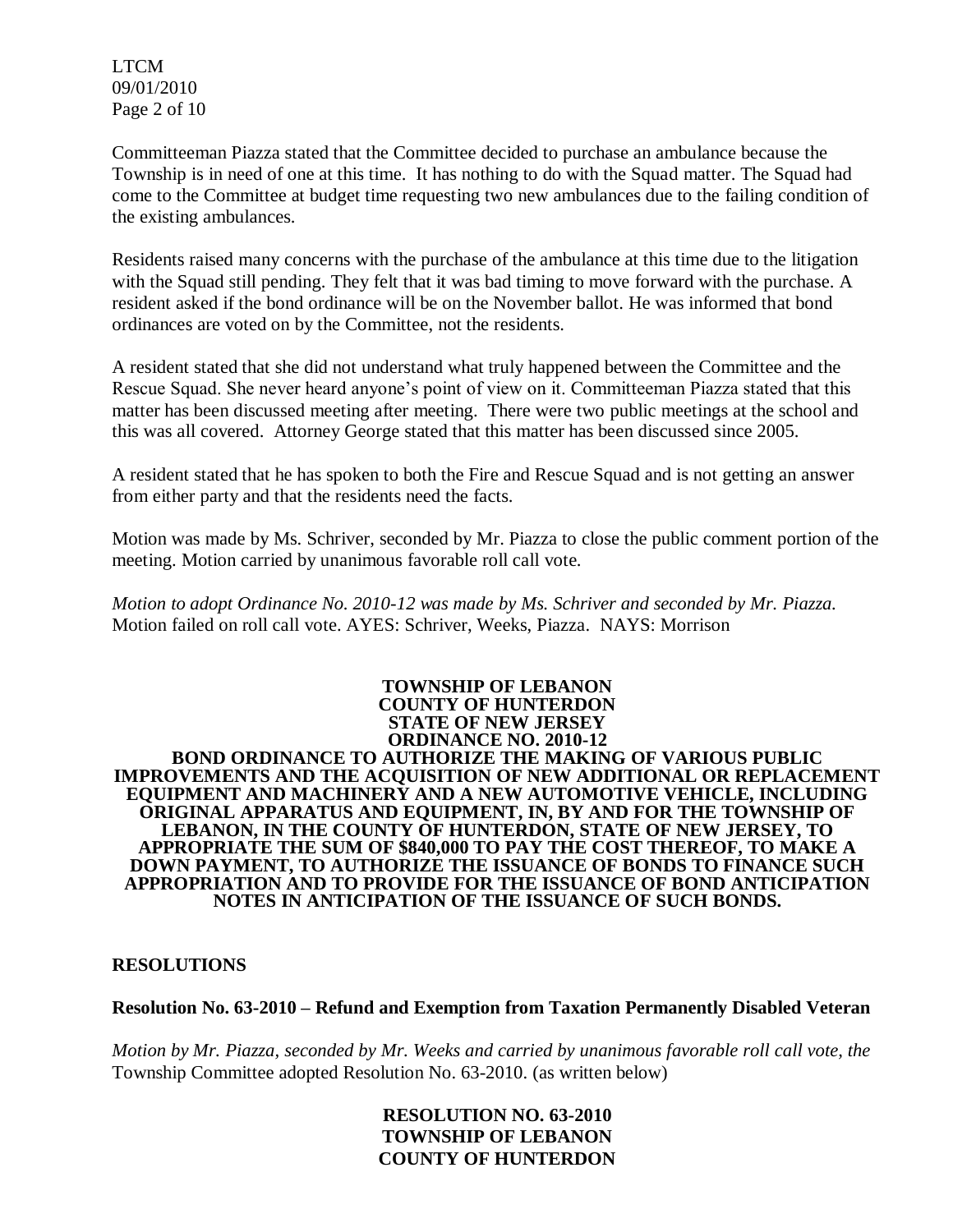LTCM 09/01/2010 Page 3 of 10

### **STATE OF NEW JERSEY REFUND AND EXEMPTION FROM TAXATION PERMANENTLY DISABLED VETERAN**

WHEREAS the Tax Collector of Lebanon Township has been shown proof and in accordance with the Tax Assessor ascertains that Gregory Mocarski, owner of Block 57, lot 2, 65 Point Mountain Road in the Township of Lebanon, is totally and permanently disabled as a result of service to the United States, and has been so declared by the Veteran's Administration, and,

WHEREAS in accordance with N.J.S.A. 54: 4-3.32, the governing body of any municipality may refund the amount of taxes collected on any property which would have been exempt from taxation if proper claim in writing had been timely made, and,

WHEREAS Gregory Mocarski has been declared totally and permanently disabled since April 14<sup>th</sup> 2009, and had only received such notification from the Department of Veteran's Affairs,

THEREFORE BE IT RESOLVED by the Township Committee of the Township of Lebanon, County of Hunterdon, State of New Jersey that Gregory Mocarski's residence, Block 57, lot 2, Lebanon Township be exempted from all property taxes from the date of his total and permanent disability, April  $14^{th}$  2009, and that the \$10,156.65 which has been paid in taxes since April  $14^{th}$  2009 be returned to Gregory Mocarski and,

BE IT FURTHERMORE RESOLVED that the property be tax exempt as long as it is owned and occupied by Gregory Mocarski or by his surviving spouse in accordance with the continuance of the right to exemption.

### **Resolution No. 64-2010 – Refund for Overpayment of Taxes**

*Motion by Ms. Schriver, seconded by Mr. Piazza and carried by unanimous favorable roll call vote,* the Township Committee adopted Resolution No. 64-2010. (as written below)

> **R**ESOLUTION NO. 64-2010 TOWNSHIP OF LEBANON COUNTY OF HUNTERDON STATE OF NEW JERSEY REFUND FOR OVERPAYMENT OF TAXES

WHEREAS there exists an overpayment of \$1,044.85 for 2010 taxes due to a County Board Judgment reducing the assessment for Block 38, lot 54, 8 Pine Ridge Road and,

WHEREAS this amount has been requested for refund by the owners, James and Mary Alden, THEREFORE BE IT RESOLVED, that the Treasurer be authorized to prepare and the Mayor, Treasurer and Clerk be authorized to sign this refund check to James and Mary Alden in the amount of \$1,044.85.

#### **Resolution No. 65-2010 – Refund for Overpayment of Taxes**

*Motion by Mr. Piazza, seconded by Ms. Schriver and carried by unanimous favorable roll call vote,* the Township Committee adopted Resolution No. 65-2010. (as written below)

> RESOLUTION NO. 65-2010 TOWNSHIP OF LEBANON COUNTY OF HUNTERDON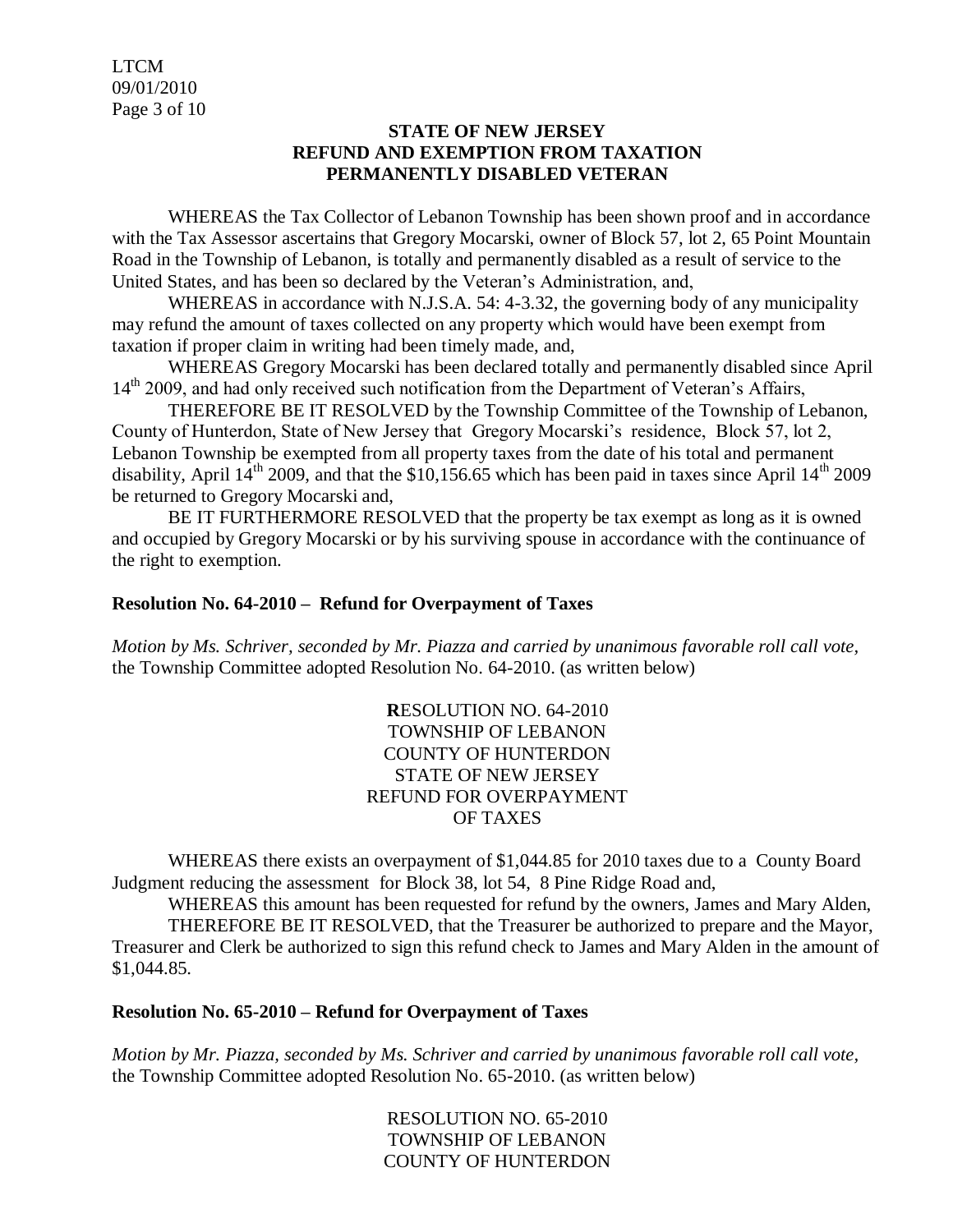### STATE OF NEW JERSEY REFUND FOR OVERPAYMENT OF TAXES

WHEREAS there exists an overpayment of \$800.00 for third quarter 2010 taxes due to a duplicate payment for Block 69, lot 2.03, 38 Dutch Hill Road and,

WHEREAS this amount has been requested for refund by the owners, Michael and Mary Mastro,

THEREFORE BE IT RESOLVED, that the Treasurer be authorized to prepare and the Mayor, Treasurer and Clerk be authorized to sign this refund check to Michael and Mary Mastro in the amount of \$800.00.

#### **Resolution No. 66-2010 – Contract for Purchase of Paving Materials**

*Motion by Mr. Piazza, seconded by Ms. Schriver and carried by unanimous favorable roll call vote,* the Township Committee adopted Resolution No. 66-2010. (as written below)

### RESOLUTION NO. 66-2010 TOWNSHIP OF LEBANON COUNTY OF HUNTERDON STATE OF NEW JERSEY

# RESOLUTION AUTHORIZING A CONTRACT FOR THE PURCHASE OF PAVING MATERIALS FOR THE TOWNSHIP FROM MANNON EXCAVATING AND PAVING MATERIALS, INC. THROUGH THE COUNTY OF HUNTERDON COOPERATIVE PRICING SYSTEM

WHEREAS, the Township of Lebanon is a member of the County of Hunterdon Cooperative Pricing System (the "Cooperative"), as defined and regulated by N.J.A.C. 5:34-7; and,

WHEREAS, under the Cooperative system, the County of Hunterdon advertises and solicits bids for the services and/or materials required by the Cooperative members so that there is no necessity for the Township of Lebanon to separately advertise for such services and/or materials; and,

WHEREAS, the Township of Lebanon was in need of paving resurfacing and surface treatment program services and/or materials (the "Project") and therefore submitted to the County of Hunterdon an estimated quantity of such that it required so the County of Hunterdon, in accordance with the Cooperative, could advertise for bids on behalf of the Cooperative for such paving services and/or materials; and,

WHEREAS, the County of Hunterdon, after publicly advertising for bids for the Project on behalf of the Cooperative, awarded the master contract for such to Mannon Excavating and Paving Materials, Inc.; and,

WHEREAS, pursuant to  $N.J.A.C.$  5:34-7.11, prior to entering into any contract with the successful bidder and/or ordering any materials from the successful bidder, the Township must pass a resolution awarding a contract to the successful bidder; and,

WHEREAS, the Township of Lebanon wishes to enter into a contract with Mannon Excavating and Paving Materials, Inc. for the purchase and/or order of the paving services and/or materials it requires based on the estimated quantities it submitted to the County of Hunterdon, in an amount not to exceed Forty Thousand Dollars (\$40,000).

NOW, THEREFORE, BE IT RESOLVED by the Township Committee of the Township of Lebanon, County of Hunterdon, State of New Jersey that the Township hereby awards the contract for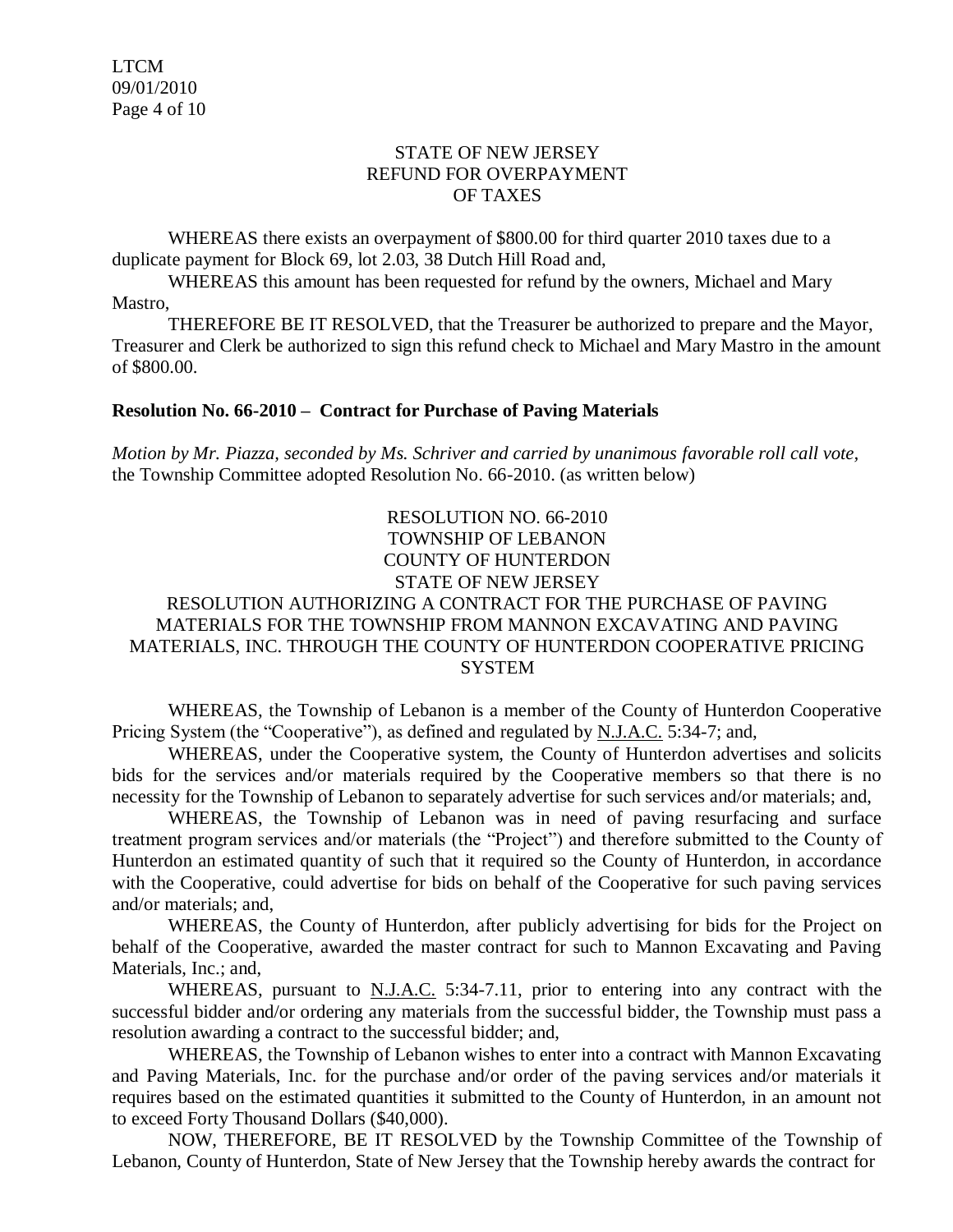LTCM 09/01/2010 Page 5 of 10

paving resurfacing and surface treatment program services and/or materials for the Township to Mannon Excavating and Paving Materials, Inc. in accordance with its membership in the Hunterdon County Cooperative Pricing System for an amount not to exceed Forty Thousand Dollars (\$40,000), and the Mayor and Township Clerk are hereby authorized to execute any such contract on behalf of the Township.

#### **Resolution No. 67-2010 – Notice to Bidders – Rear Mounted Boom Flail Mower**

*Motion by Ms. Schriver, seconded by Mr. Weeks and carried by unanimous favorable roll call vote,* the Township Committee adopted Resolution No. 67-2010. (as written below)

# RESOLUTION NO. 67-2010 TOWNSHIP OF LEBANON COUNTY OF HUNTERDON STATE OF NEW JERSEY RESOLUTION AUTHORIZING THE ADVERTISEMENT OF A NOTICE TO BIDDERS FOR A REAR MOUNTED BOOM FLAIL MOWER FOR THE TOWNSHIP

WHEREAS, the Township of Lebanon has determined that it is necessary to purchase a 2010 rear mounted boom flail mower for the Township (the "Project"); and,

WHEREAS, under the Local Public Contracts Law, N.J.S.A. 40A:11-1, et seq., the Township of Lebanon must publicly advertise for bids for the Project; and,

WHEREAS, the Township of Lebanon has prepared Bid Specifications for the Project and is now ready to request and accept bids for the Project; and,

WHEREAS, the Township of Lebanon has also prepared a Notice to Bidders, a copy of which is attached hereto and made a part hereof, which will be published and will serve as the public advertisement for such bids for the Project.

NOW, THEREFORE, BE IT RESOLVED by the Township Committee of the Township of Lebanon, County of Hunterdon, State of New Jersey that the Township is hereby authorized to advertise and request bids for the Project by publishing the attached Notice to Bidders in a newspaper of general circulation in the Township.

### **Resolution No. 68-2010 – Notice to Bidders – 30,000 Gallon Fire Tank**

*Motion by Mr. Piazza, seconded by Ms. Schriver and carried by unanimous favorable roll call vote,* the Township Committee adopted Resolution No. 68-2010. (as written below)

## RESOLUTION NO. 68-2010 TOWNSHIP OF LEBANON COUNTY OF HUNTERDON STATE OF NEW JERSEY RESOLUTION AUTHORIZING THE ADVERTISEMENT OF A NOTICE TO BIDDERS FOR A 30,000 GALLON FIRE TANK FOR THE TOWNSHIP

WHEREAS, the Township of Lebanon has determined that it is necessary to purchase a thirty thousand (30,000) gallon fire tank for the Township (the "Project"); and,

WHEREAS, under the Local Public Contracts Law, N.J.S.A. 40A:11-1, et seq., the Township of Lebanon must publicly advertise for bids for the Project; and,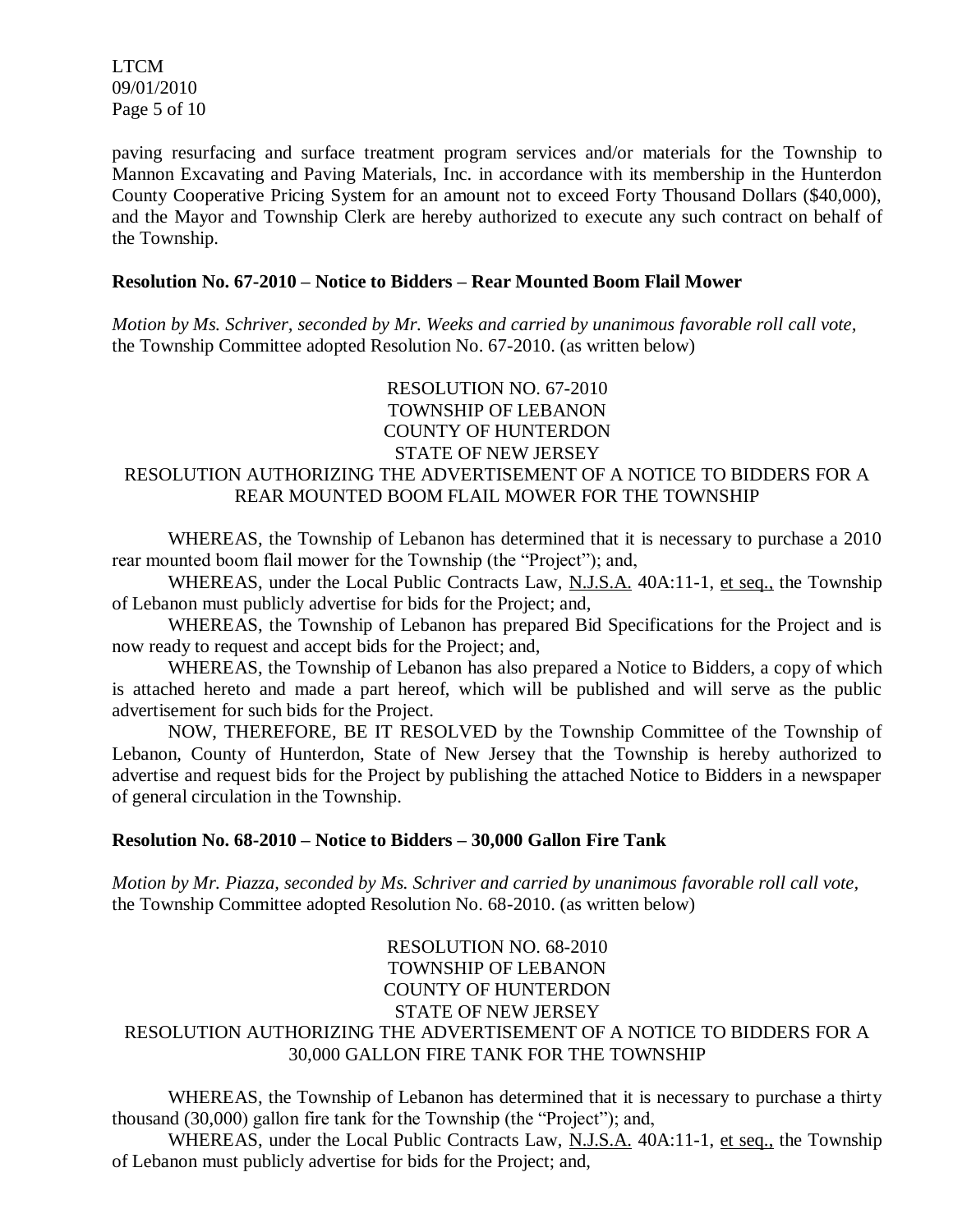LTCM 09/01/2010 Page 6 of 10

WHEREAS, the Township of Lebanon has prepared Bid Specifications for the Project and is now ready to request and accept bids for the Project; and,

WHEREAS, the Township of Lebanon has also prepared a Notice to Bidders, a copy of which is attached hereto and made a part hereof, which will be published and will serve as the public advertisement for such bids for the Project.

NOW, THEREFORE, BE IT RESOLVED by the Township Committee of the Township of Lebanon, County of Hunterdon, State of New Jersey that the Township is hereby authorized to advertise and request bids for the Project by publishing the attached Notice to Bidders in a newspaper of general circulation in the Township.

### **Resolution No. 70-2010 – DOT Grant/Overlaying of Hoffman's Crossing Rd/Pleasant Grove Rd**

*Motion by Mr. Piazza, seconded by Ms. Schriver and carried by unanimous favorable roll call vote,* the Township Committee adopted Resolution No. 70-2010 (as attached)

## **OLD BUSINESS**

### **Kathleen Paige – Lebanon Township Brochure**

Ms. Kathleen Paige, one of the nine Township Historians, was present to discuss the newly designed brochure. Kathleen had received written notice that the Committee had decided that one person could not receive credit for writing the brochure, credit should be given to the Historians as a group. Kathleen asked the Township Committee how they came up with their decision. Kathleen informed the Committee that the Historians voted to name her as the person who wrote the brochure as she was the person who created it.

Committeewoman Schriver stated that the Committee's position on the matter was that a grant was received by the Historians for the brochure to be produced and that it was to be created by a volunteer organization. One individual should not receive credit for doing the work. Kathleen stated that she confirmed that the grant was strictly for publication costs and that it did not cover the cost to do the work. Kathleen stated that no one on the Historians could do the work, she is a volunteer but she is also a technical writer. Kathleen said that she worked on the brochure for six months. She worked with Ralph Lomerson, who provided her with information in addition to her own research. Kathleen stated that if anything, Ralph Lomerson's name could be added because he did work with her, however, no other historian did. Kathleen would bring the brochure to meetings for the Historians additions and comments, which they never had either of.

Committeewoman Schriver stated that this is unusual for the Township, as in the past, when a group has done something, the group gets credit, not an individual.

The Township Committee requested that the Township Historians enact a resolution stating their desire for Kathleen Paige and Ralph Lomerson to be named as the creator of the brochure.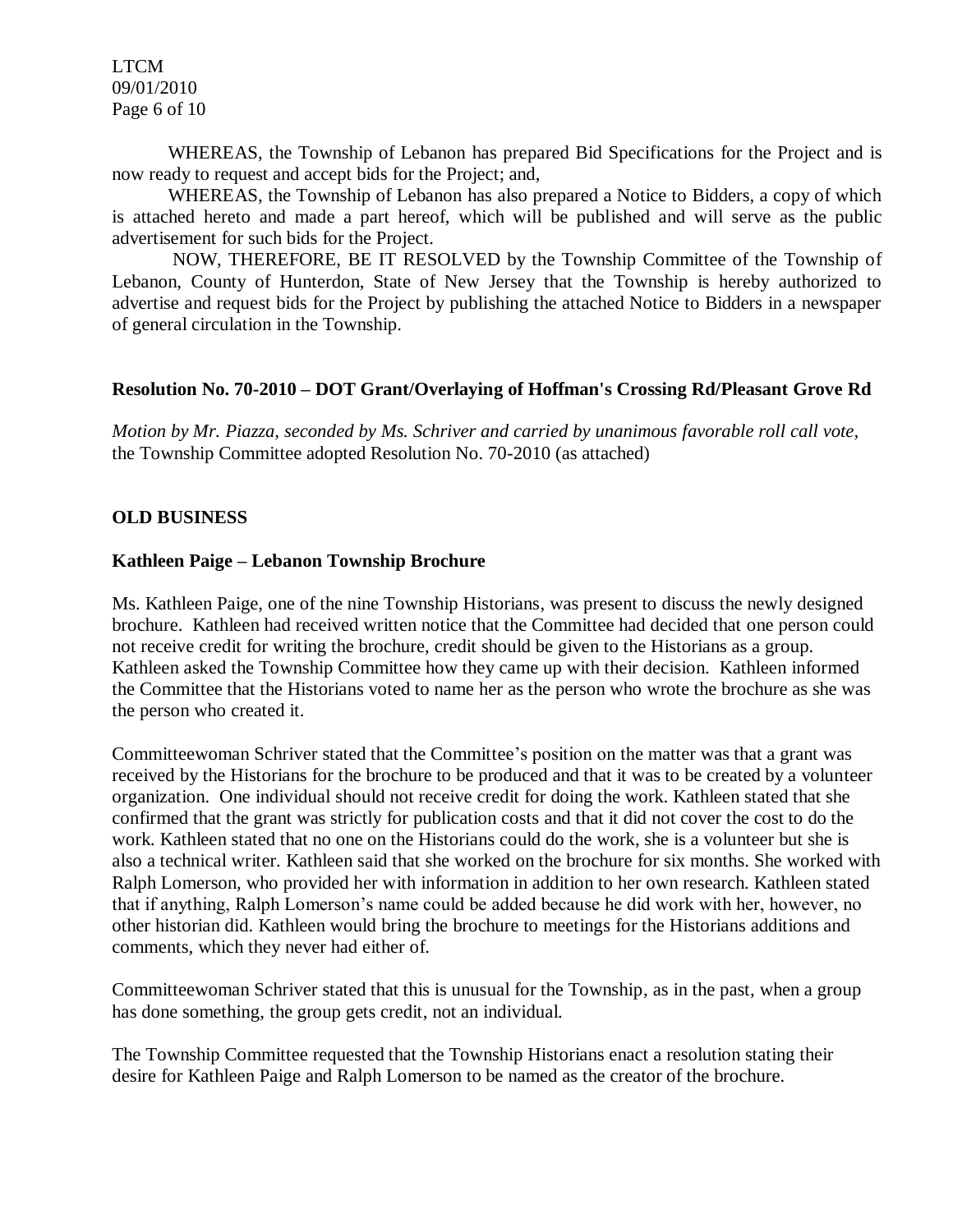LTCM 09/01/2010 Page 7 of 10

## **Speed Limit on County Road 513**

Committeeman Piazza stated that he called the Hunterdon County Engineer's office regarding the speed limit on County Road 513. He was informed that the speed limit's on county roads are governed by the County. The County follows state guidelines when determining speed limits. A resident has raised concerns with the speed limit on County Road 513 in the area past Voorhees State Park to the High Bridge line.

*Motion by Mr. Piazza, seconded by Mr. Weeks and carried by unanimous favorable roll call vote, the* Township Committee approved a resolution requesting that the County reexamine the speed limit on County Road 513 from Voorhees State Park to the Township/High Bridge line and to consider the speed of 40 mph.

## **NEW BUSINESS**

# **Approve Raffle Applications – Voorhees High School PTSA – 10/08/10**

*Motion by Ms. Schriver, seconded by Mr. Piazza and carried by unanimous favorable roll call vote,* the Township Committee approved a raffle application for Voorhees High School PTSA for an event to be held on October 8, 2010.

### **Freedom House, Inc. – Request for Letter of Support for Shelter Support Grant**

Freedom House has applied for a state Shelter Support Grant for the paving of their driveway and for the installation of air conditioning. They are requesting a letter of support from the Township Committee.

*Motion by Ms. Schriver, seconded by Mr. Piazza and carried by unanimous favorable roll call vote,* the Township Committee authorized the Mayor to sign the support documentation and to send a letter of support to the DLGS for Freedom House's grant application.

### **Lebanon Township Environmental and Open Space Committee – Land Acquisition**

Ms. Nancy Lawler and Mr. Warren Newman, members of the Environmental and Open Space Committee, were present to discuss a land acquisition opportunity with the Township Committee. Nancy stated that the EOS Committee would like to pursue the purchase of two properties on Anthony Road using Green Acres money. Nancy stated that this will require no Township funds. The two properties total 62 acres. One property is known as the Tullo property which consists of five acres. The other property is the Fischer property which consists of 57 acres. The two properties are adjacent to the Nicholson tract which is jointly owned by NJWSA and the Township. The Nicholson property is approximately a 70 acre property and there are two small accesses to the property. Each access travels through someone else's property, therefore, you could not encourage public use. If the Township does move forward with the acquisition of the two properties, it will provide for additional access to the Nicholson property as well as provide for public parking on the Tullo tract as they both have road frontage on Anthony Road.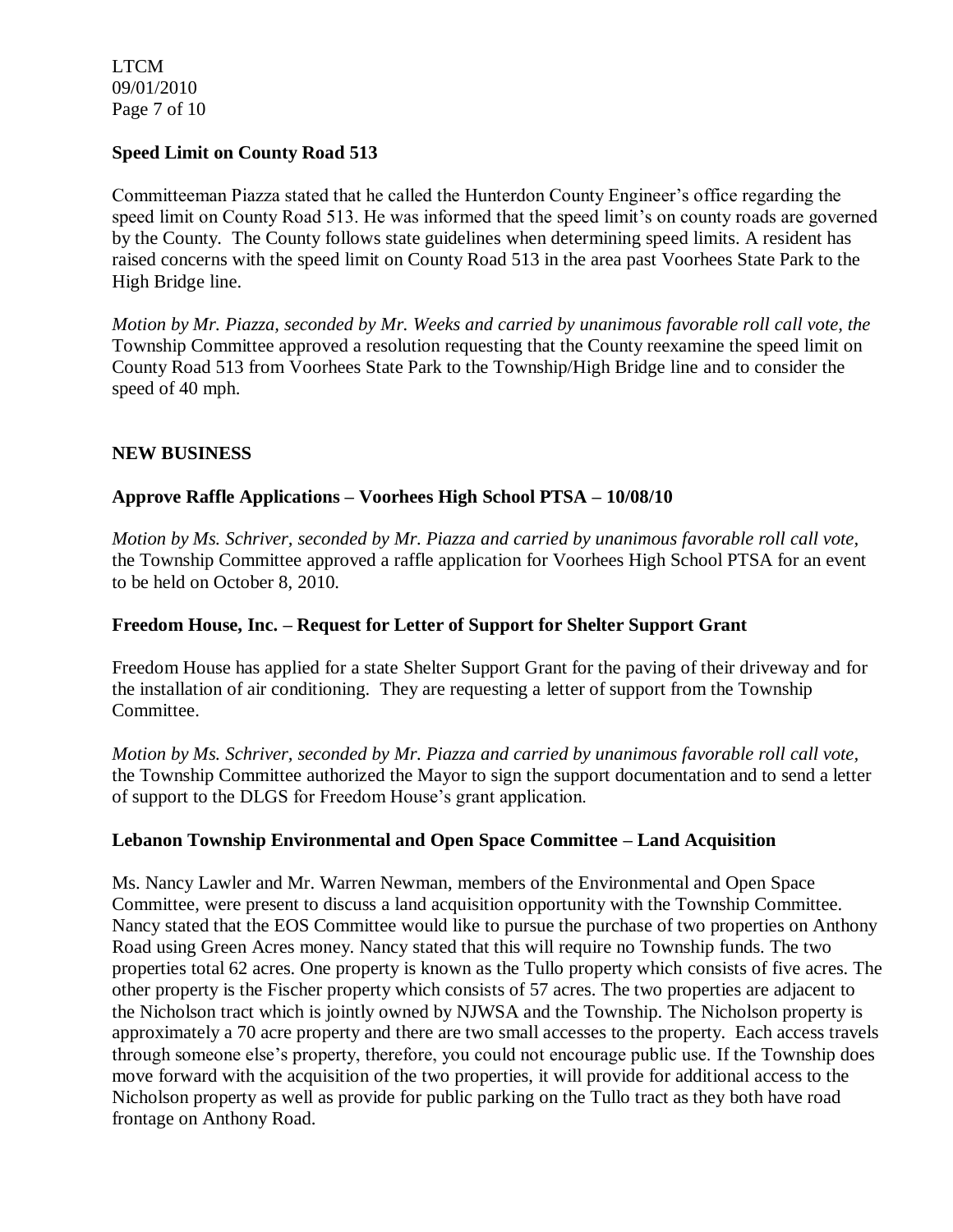LTCM 09/01/2010 Page 8 of 10

Nancy stated that one nice thing the properties have to offer is the access to the Spruce Run Creek. There are also many tributaries so there is a lot of headwater streams which is important for drinking water purposes.

Acquiring these tracts will also promote connectivity which is one of the purposes of recent acquisitions.

Nancy stated that since there is so much water on the properties the NJSWA and Hunterdon Land Trust would like to help in funding the acquisition. The proposed funding partnership contributions would be Lebanon Township 50% (from Hunterdon County Open Space Trust Allocation) \$222,600, NJ Water Supply Authority 30%, \$133,560 and Hunterdon Land Trust Alliance 20%, \$89,040, for a total of \$445,200.

Nancy stated that what they are asking for is a commitment from the Township Committee to allow the EOS Committee to pursue the possible purchase of the properties.

Mayor Weeks inquired on the Township's portion of the \$222,600. Nancy stated that since the Pelio property acquisition did not move forward, the EOS Committee was told that the Township will be losing all of the Green Acres Grant money. Kate Buttolph of Hunterdon Land Alliance spoke to Pam Thier at Green Acres and was informed that if the Township Committee provides their commitment to the acquisition of the two tracts of land, we can use a portion of the Green Acres money to do so.

Warren Newman stated that this transaction will require the use of some of the Hunterdon County Open Space Trust Funds. The Township will need approximately \$60,000. in Open Space Trust funds for the proposed project.

There was discussion on the permitted uses of the Open Space Trust Fund money. Committeeman Piazza stated that he feels that all of the money that we have put into the Trust Fund should come back to the Township to pay off debt from prior acquisitions.

Warren stated that if there are restrictions and we cannot use the County Open Space Funding for debt services the Township will be without the money altogether. He asked, if that should be the case, will the Committee be amenable to having 25% of the OST Funds put toward the acquisition of the Tullo and Fischer properties?

Nancy stated that NJWSA makes their schedule for acquisitions at this time. If we don't move forward at this time we will have to wait until next year. Julie Hajdusek of the NJWSA stated that they are planning for their acquisitions in 2011 and they are prepared to ask the Board for 30% of the cost of the properties. Julie stated that Ralph Lomerson had a connection with the property and some of the nearby streams. They would like to dedicate this property in his honor if preserved. Green Acres has a policy now in which they are rewarding Township's for using their Green Acres money and almost punishing the Township's that do not. If the Township loses the Green Acres funding, it is not likely to receive more in the near future. The opportunity at this point is to have the Committee's endorsement that if we are able to purchase this property we will use the Green Acres grant, or a portion of. In the mean time, the Township can inquire on the debt service issue.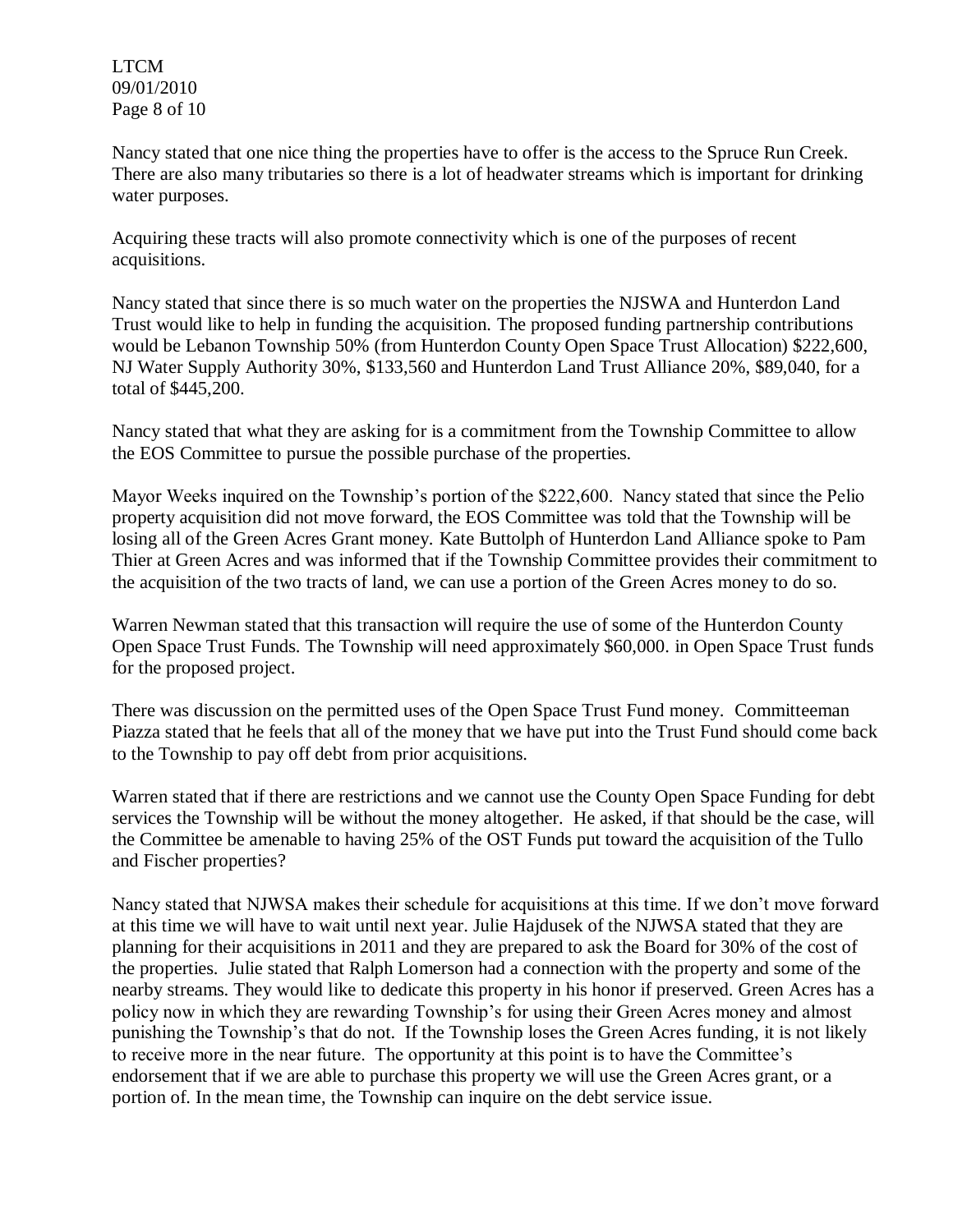LTCM 09/01/2010 Page 9 of 10

The Township has \$750,000. in Green Acres funding which may be taken away in the near future, however, if the Township commits to using the Green Acres funds, pending financial support, Green Acres will extend the existing grant at a lesser amount.

Attorney Phil George will contact Kevin Richardson from the County to inquire on the possible uses for the Trust money. Attorney George stated that he should have an answer by next week.

*Motion by Mr. Piazza, seconded by Mr. Morrison and carried by unanimous favorable roll call vote,* the Township Committee authorized the attorney to prepare a resolution stating that Lebanon Township commits to beginning the process of the Fischer and Tullo land acquisitions subject to other Green Acres, Hunterdon County and Local regulations with regard to debt service.

# **PRESENTATION OF VOUCHERS**

Committee Members provided a description of vouchers exceeding \$1,000.00.

*Motion by Ms. Schriver, seconded by Mr. Piazza and carried by unanimous favorable roll call vote,* the Township Committee approved the September 1, 2010 bill list in the amount of \$2,874,774.99.

# **CORRESPONDENCE**

# **PUBLIC COMMENTS**

*Motion by Mr. Piazza, seconded by Ms. Schriver and carried by unanimous favorable roll call vote,* the Township Committee opened the Public Comment portion of the meeting.

Ms. Sharon Herson of 270 of Rocky Run Road stated that she has concerns with there being no speed limit on Rocky Run Road.

Ms. Laurie Hoffman stated concerns with stone running off of resident's driveways and DPW having to clean up the stones. Ms. Hoffman also stated her concerns with residents snow plowing their driveways into the roadway.

Mr. James Trotta of 292 Rocky Run Road stated that 50 mph is too fast for Rocky Run Road. Mr. Trotter also asked if there is a possibility for adding radar signs along County Road 513.

Mr. Ron Milkowski stated that he thought that Mr. Peter Schroeder had asked for County Open Space Trust funds for his land and was denied. Mr. Milkowski asked if that could be a problem with the possible Fischer and Tullo acquisition.

*Motion by Ms. Schriver, seconded by Mr. Piazza and carried by unanimous favorable roll call vote,* the Township Committee closed the Public Comment portion of the meeting.